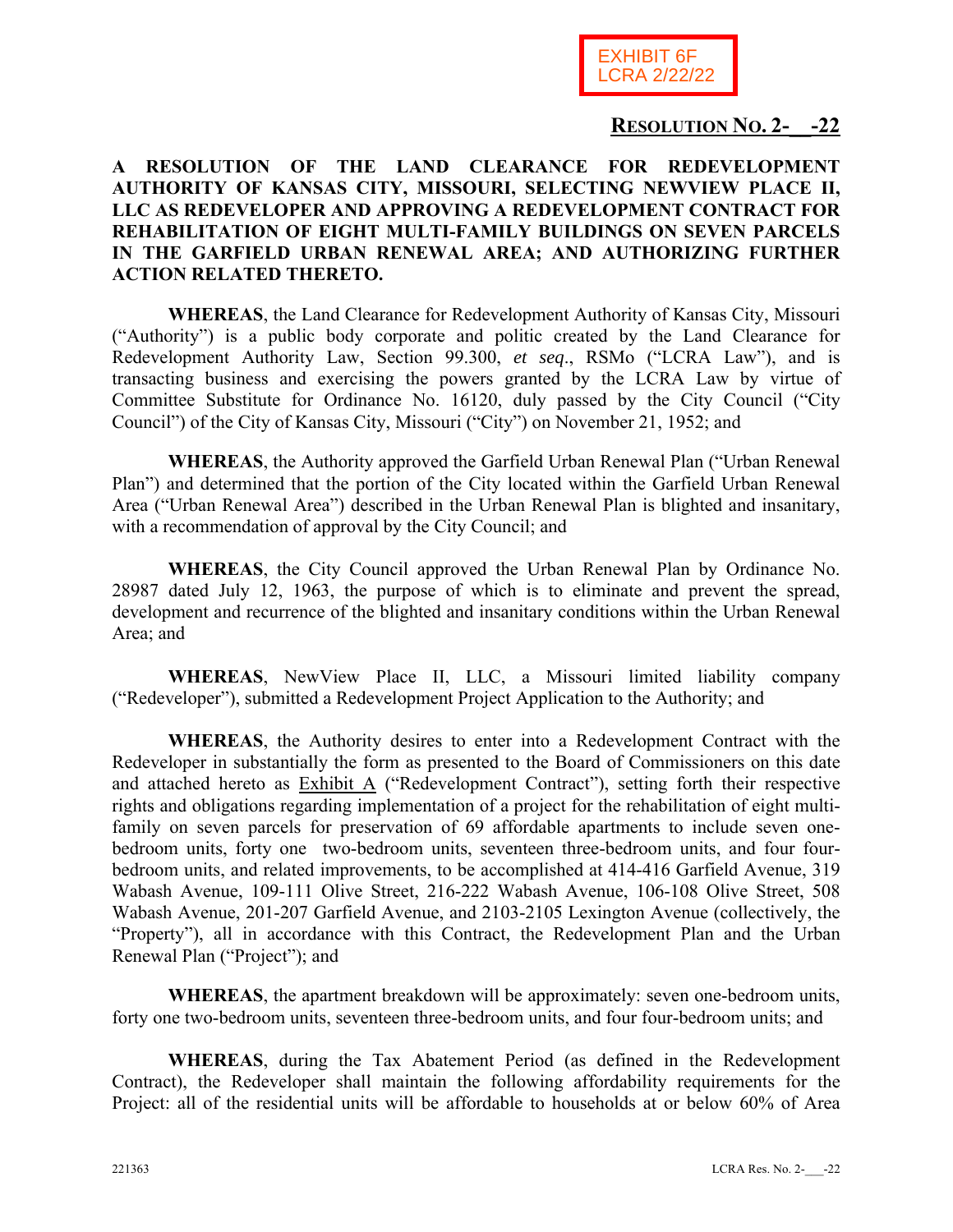Median Income ("AMI"), with two of the one-bedroom units affordable to households at 30% AMI, five of the one-bedroom units affordable to households at 60% AMI, six of the twobedroom units affordable to households at 30% AMI, thirty five of the two-bedroom units affordable to households at 60% AMI, three to four of the three-bedroom units affordable to households at 30% AMI, thirteen to fourteen of the three-bedroom units affordable to households at 60% AMI, and with all four of the four-bedroom units affordable to households at 60% AMI; and

**WHEREAS**, upon completion of the Project in accordance with the Redevelopment Contract, the Redevelopment Contract authorizes tax abatement for ten (10) years at 100% pursuant to the LCRA Law.

**NOW, THEREFORE, BE IT RESOLVED** by the Board of Commissioners of the Land Clearance for Redevelopment Authority of Kansas City, Missouri, as follows:

1. The Authority selects the Redeveloper as redeveloper for the Project and approves the Redevelopment Contract in substantially the form as presented to the Board of Commissioners on this date and attached hereto as Exhibit A.

2. Each of the Chairman, Vice Chairman, and Executive Director is authorized to execute and deliver for and on behalf of the Authority the Redevelopment Contract in substantially the form as presented to the Board of Commissioners on this date and attached hereto as Exhibit A, subject to such changes, additions, or deletions that may be deemed necessary or desirable by such officer of the Authority and its legal counsel, and execution of the Redevelopment Contract shall be conclusive evidence of his approval of the same.

3. Each of the Chairman, Vice Chairman, and Executive Director is authorized to execute and deliver for and on behalf of the Authority any and all additional certificates, agreements, documents or papers and to perform all other acts as they may deem necessary or appropriate in order to facilitate the Project or otherwise implement and carry out matters authorized by and consistent with this Resolution and the Redevelopment Contract. Each of the Chairman, Vice Chairman, and Executive Director is authorized to take any additional steps within their powers under the LCRA Law necessary to carry out the intent of this Resolution.

4. This Resolution shall take effect immediately.

**ADOPTED** by the Land Clearance for Redevelopment Authority of Kansas City, Missouri this 22<sup>nd</sup> day of February, 2022.

#### LAND CLEARANCE FOR REDEVELOPMENT AUTHORITY OF THE CITY OF KANSAS CITY

[SEAL]

By:

Rob Gardner, Chairman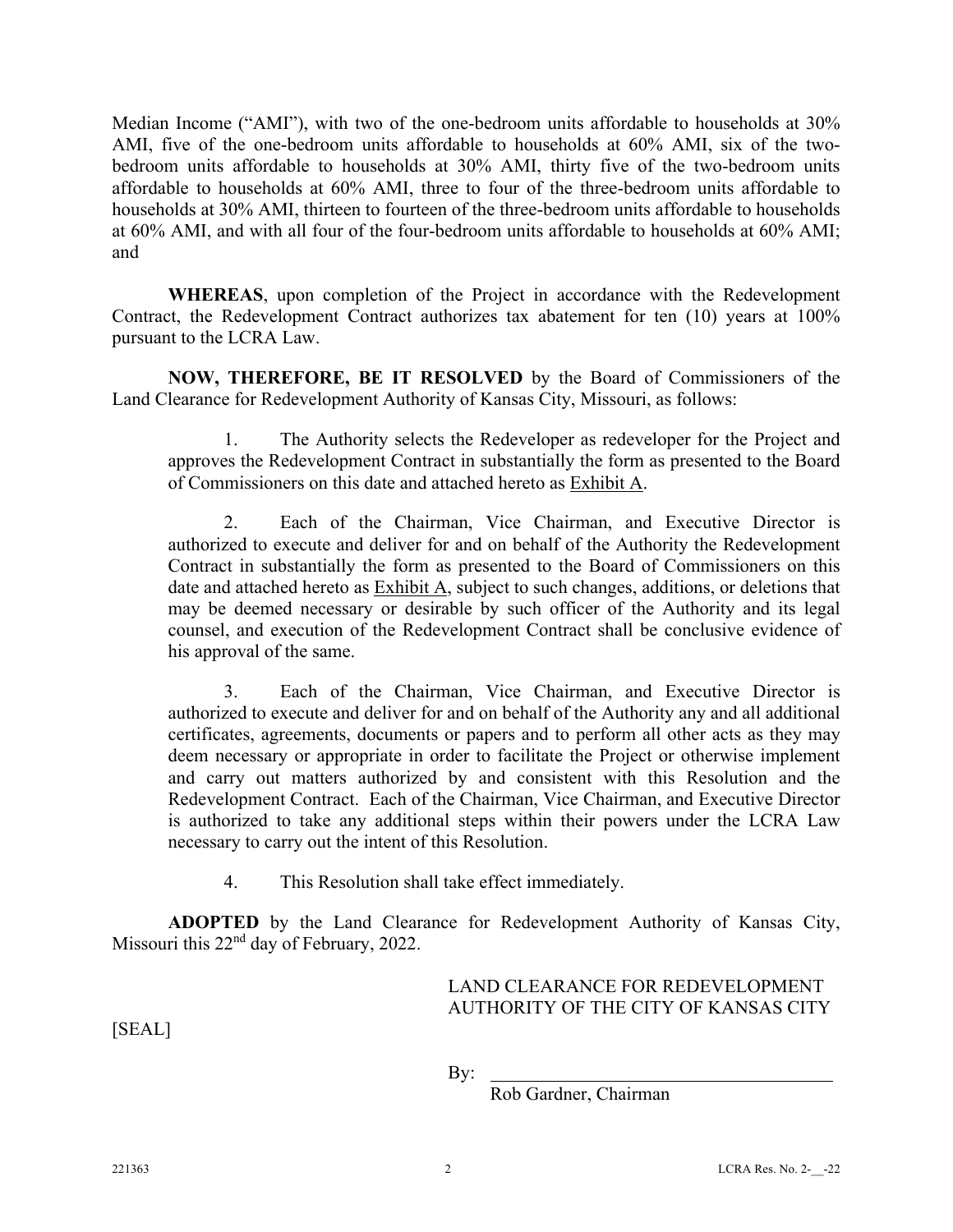ATTEST:

 $\overline{a}$ 

Daniel Moye, Secretary